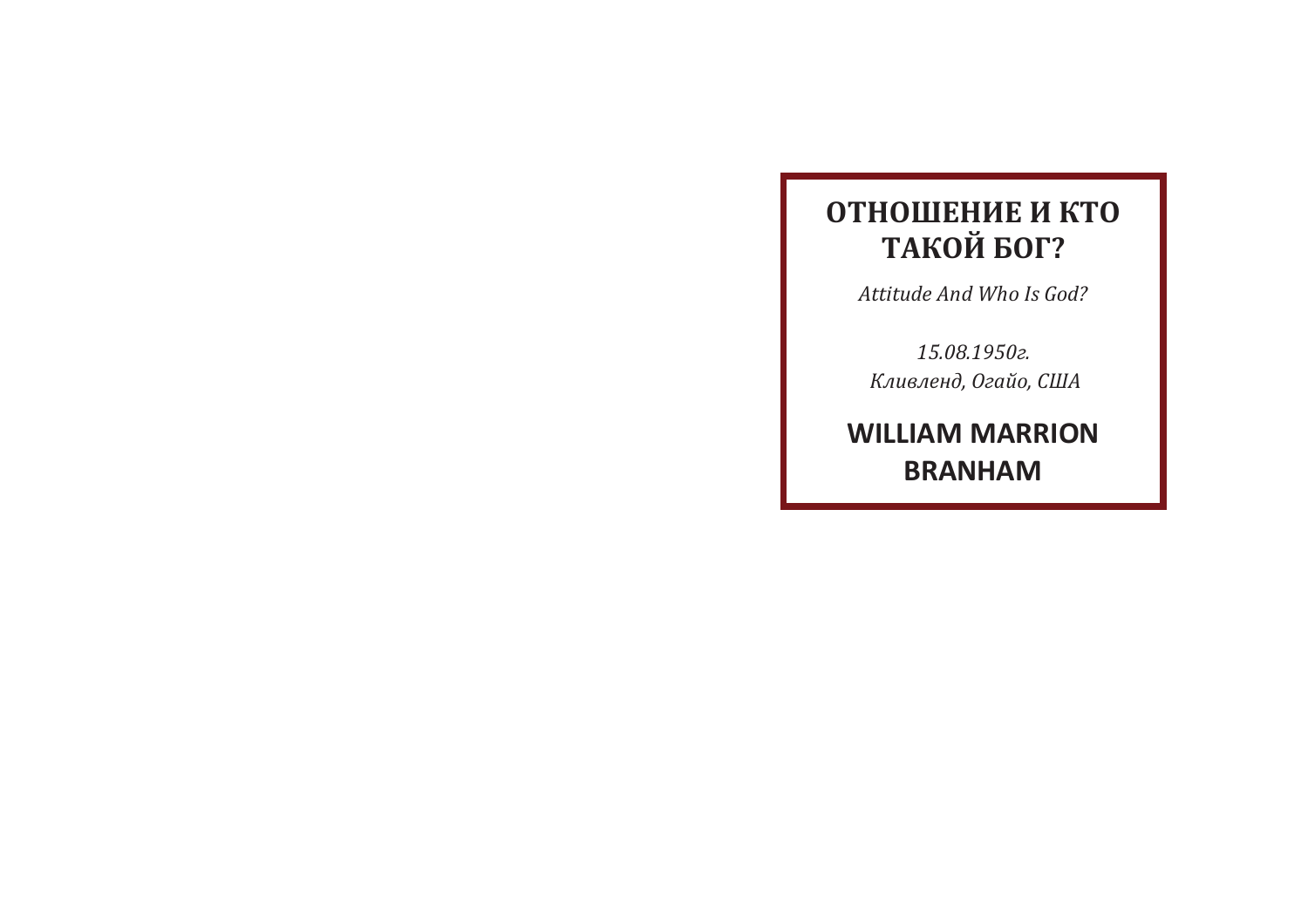Отношение И Кто Такой Бог?  $\overline{2}$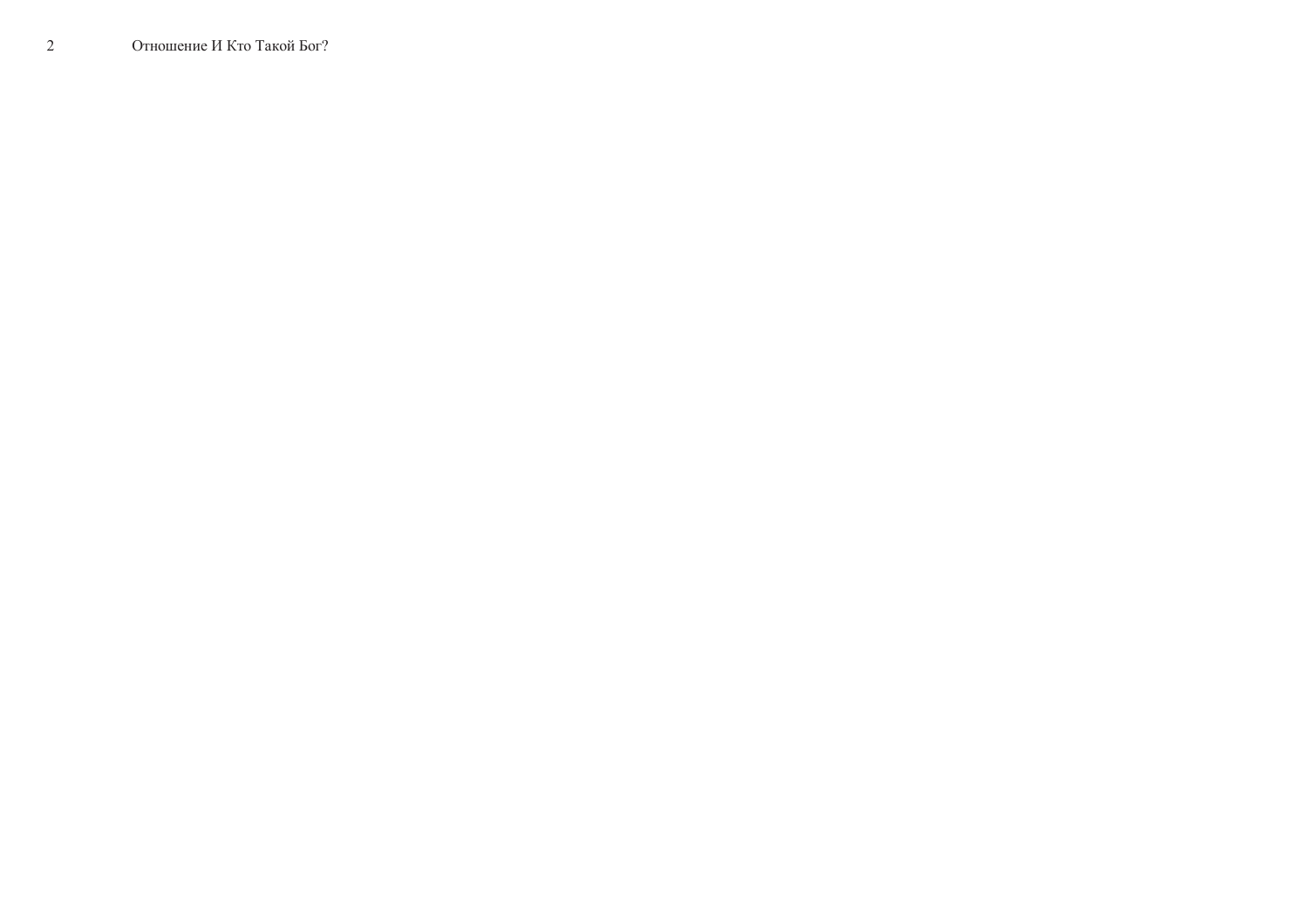молитвенные карточки. Скажите: "Я верю Христу". Избавьтесь от ваших молитвенных карточек. Вот как это должно быть сделано. Аллилуйя!

# Отношение и кто такой Бог?

Attitude And Who Is God?

Эту проповедь Брат Уилльям Маррион Бранхам произнес в Кливленде, Огайо, США, 15 августа 1950 года.

> Продолжительность проповеди 1 час и 7 минут. Перевод: Ростов на Дону. 2022 год.

> > Все проповеди на русском языке:

# www.Branham.ru

All sermons of Brother Branham in English:

en.Branham.ru

 $\mathcal{E}$ 

## Отношение и Кто Такой Бог

## 15 августа 1950 г.

# Кливленд, Огайо, США

Е-1 Добрый вечер. Очень счастлив снова находиться здесь, чтобы прочитать Писание и помолиться за больных и нуждающихся. Я был очень счастлив услышать о великой победе, которую Господь даровал прошлым вечером. В конце служения казалось, что Дух Господа просто прорвался, сошёл на людей, и там были совершены славные дела для Его славы. Я очень благодарен за это. И это может происходить каждый вечер. Некоторые из лежавших на расклалушках, и некоторые на носилках, силяших здесь, говорят мне... Конечно, они должны были мне это рассказать. Я сам, просто теряюсь в этих вещах. Однако Бог почтит молитву веры. Он почтит веру людей, которые верят в Него. Разве вы не верите этому? Я верю этому всем, всем моим сердцем.

Е-2 Теперь, собрания идут, и мы чувствуем, что мы-славно проводим время. Сегодня я говорил с братьями-служителями. В это утро мы просто были вне дома на-завтраке. Они пригласили меня. Я был очень счастлив лично познакомиться со многими прекрасными служителями из различных церквей. Некоторые из пятидесятнической церкви, некоторые, думаю, И3 Четырёхугольного Евангелия, некоторые из Церкви Божьей, и из церкви Миссионерского Братства; все эти дорогие братья находятся все вместе как один. Таким образом, мы... Бог может работать с нами, когда мы соберёмся таким образом. Когда служители соединяют сердца, тогда они соединяют церковь.

Е-3 Знаете, я... я верю, что когда Иисус явится, Он не будет спрашивать нас, принадлежим ли мы к определённой деноминации или к церкви. Он собирается... Мы будем судимы согласно тому, что мы сделали с Ним в нашем сердце.

Христианство не означает кого-то, принадлежащего к определённой церкви; оно означает, что кто-то родился в Царство Божье. Понимаете? Теперь, я знаю, что у нас сегодня есть деноминации церквей, отрицающие Кровь. Да, брат, сестра, если уберёте Кровь Христа, вы... у вас будет не больше, чем какая-то философия или что-нибудь ещё. Именно Кровь совершает искупление. Именно Кровь спасает. И это Кровь, которая исцеляет. Это Кровь, которая очищает. Это настоящая сущность Бога - Кровь.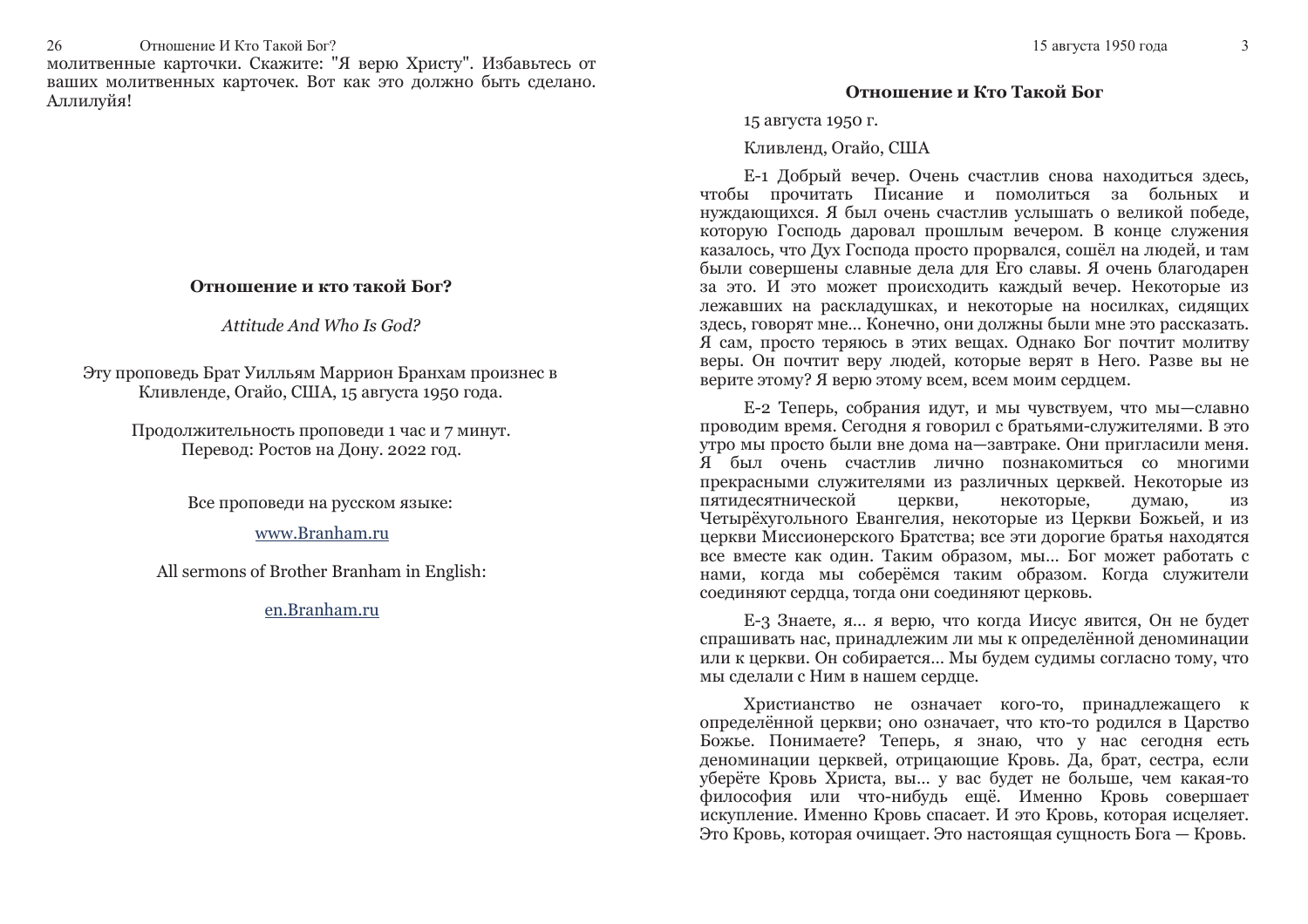Е-4 Сегодня вечером я счастлив знать, что люди всё ещё верят в Кровь (понимаете?), в Кровь Христа. Я не верю в социальное евангелие, которое сегодня есть, и в эти культы, которые ходят, говоря: "Так вот, не существует такого как Кровь, и... и Святой Дух". Вы просто... Когда вы делаете это, вы - не Христианин. Вы не можете быть им. Вы... вы не можете быть Христианином без того. чтобы родиться заново. Это верно. Не можете быть, не имеет значения, что вы пытаетесь утверждать. Но Он сказал: "Ни один человек не может сказать, что Иисус есть Христос, но только Святым Духом". Понимаете? Если вы просто говорите то, что сказал кто-то другой, вы руководствуетесь тем, что сказал кто-то другой. Но вы никогда не узнаете это до тех пор, пока Святой Дух не наполнит вас Своим Присутствием и не засвидетельствует вам, что Он является Святым Духом, и Он прав. Я знаю, что вы, верящие, что Иисус Христос является Сыном Божьим, рождены от Духа Божьего. Но до тех пор, пока Это не станет свидетельством для вас, вы всего лишь приняли то, что сказал кто-то другой. Понимаете?

Е-5 Помню, дорогой брат принадлежал к той же церкви, к которой принадлежал я. Он сказал: "Брат Бранхам, в Библии сказано, что любой, кто поверил, что Иисус Христос является Сыном Бога, рождён от Духа Бога". А я сказал: "Также написано: что ни один человек не может сказать, что Иисус является Христом, но только Духом Святым". Видите? Это всё... Понимаете? Он сказал: "Хорошо, если вы верите этому..." Я сказал: "Ты принимаешь то, что сказал кто-то ещё. Ты должен иметь свидетельство об этом (понимаете?), ты сам должен знать". Ты говоришь то, что сказала мама, что сказал отец, что сказал служитель. Но когда Он спросил Петра: "Скажи, кто Я такой?" Тот ответил: "Ты - Христос, Сын Божий". Он сказал: "Благословен ты, Симон, сын Ионин, потому что не плоть и кровь открыли тебе это, но Мой Отец, Который на небесах. На этой скале Я построю церковь Мою, и врата ада не одержат над ней победу". Крепко держись за Скалу. Делай то, что является правильным. Бог вас благословит.

Е-6 Теперь, в 7 главе Луки, сегодня я желаю прочитать первые десять стихов. Всегда стремлюсь прочитать, потому что я... я знаю, что Бог почтит Своё Слово.

Теперь, когда он закончил всё это - свою речь в присутствии народа, он вошёл в Капернаум. У одного сотника был слуга, который был очень... был дорог ему, был болен, и находился при смерти. И когда он услышал об Иисусе, он послал к нему Иудейских старейшин, умоляя Его, чтобы Он пришёл и исцелил его слугу. И он придя к Иисусу просил Его убедительно, говоря: он достоин, чтобы исцелит вас. Вы всем сердцем верите этому? Идите, поклоняйтесь Ему и верьте Ему.

15 августа 1950 года

Там сидит миниатюрная женщина. Эта женская болезнь, которая у вас была, сестра, она оставила вас десять минут назад, когда вы силели там. Полнимитесь. Теперь возложите на неё свою руку. У-ух. Также вы были действительно нервной, не так ли? Вы также исцелены. И женщина с болезнью глаз, сидящая прямо там, рядом с вами, также исцелена несколько минут назад. Вы исцелены, сестра. Бог вас благословит.

Е-59 Теперь, давайте... В то время, как вы указываете пальцем... Маленькая девочка указывает на меня, смотрит на меня. Вы верите, что Иисус Христос послал меня сюда? Ты примешь моё слово как слово пророка, маленькая девочка, которая родилась глухонемой. Это правильно? Иисус Христос сделал её здоровой...?... в Иисусе Христе. Аллилуйя! Иисус Христос - Тот же самый Бог. Эта женщина, сидящая здесь, хлопающая в ладоши, смотрящая сюда, слепая, сидящая позади этого маленького мальчика там. Имей веру, сестра. Иисус Христос исцелит тебя и сделает тебя здоровой. Ты веришь этому? Вы верите этому всем вашим сердцем? Имейте веру. Коснитесь её руки там. Вы всем сердцем верите этому? Тогда поднимитесь и идите этим путём. Имейте веру. Бог благословит вас. Не сомневайтесь. Теперь у вас есть зрение. Если вы просто будете продолжать двигаться таким образом. Идите этим путём и продолжайте двигаться. Бог получит... заставит вас иметь... Аллилуйя. Бог вас благословит. Бог вас благословит, сестра. Он исцелил вас. Посмотрите сюда, каждый. Имейте веру; не... Задержите здесь ваш взгляд, повсюду.

Е-60 Женщина, вы сидите там, привязанная, в этом инвалидном кресле, в этом кресле. Вы верите, сидящая там, в зеленоватом платье? Встаньте на ноги. Иисус Христос исцелил вас. Это правильно. Давайте скажем: "Хвала Господу!" Выходите вперёд. Кто хочет быть исцелённым Духом Господа? Кто-нибудь, помогите женщине встать на ноги. Вот она идёт, была связана, ходит. Давайте все скажем: "Хвала Господу!" Поднимается со своего кресла... Выходит вперёд. Теперь примите Иисуса как вашего Исцелителя. Идите, верьте. Всемогущий Бог, Автор Жизни, Даятель каждого благого дара, пошли на этих людей Твои благословения. Верьте Ему, друзья. Теперь я через Его веру и в Имя Иисуса Христа... Каждый верящий человек здесь, имейте веру... Бог исцелил вас, сестра. Имейте веру, верьте. Вы с этим... В эту минуту поднимите руки, примите Его. Скажите, "Господь..." Вам не нужны молитвенные карточки. Все верьте. Подбросьте в воздух свои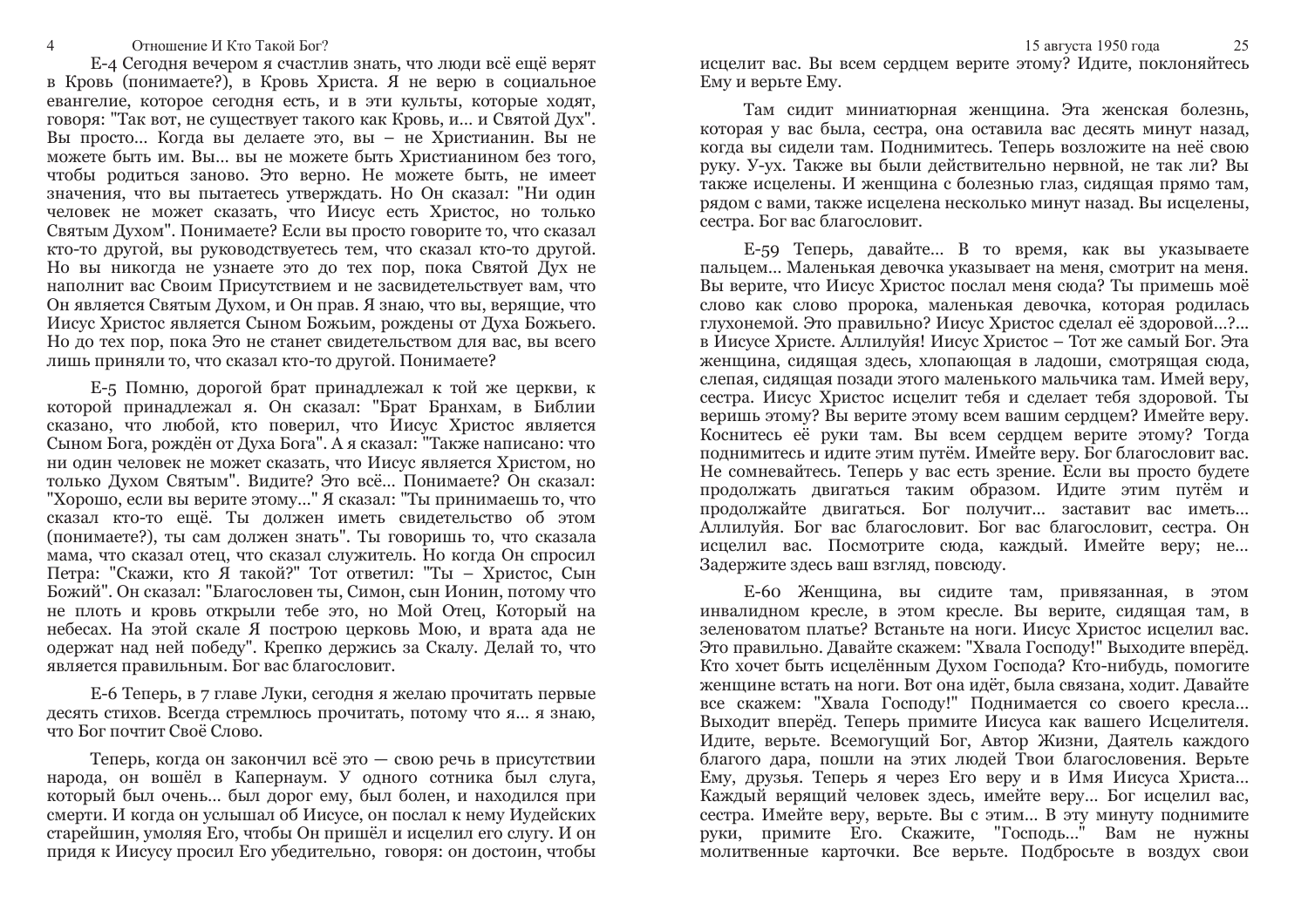служите Богу, и вы преодолеете это. Аминь. Вы принимаете это? Скажите "Аминь". Аминь. Вы принимаете.

Е-56 Здесь перед вами сидит мужчина, держит в руках молитвенную карточку. Что-то...?... сидящий там...?... Хорошо. Смотрите в эту сторону, сэр. Я вижу, что вы силите здесь. Вы страдаете от артрита, не так ли? Артрит. Скажите также, вы - отец этой девушки, не так ли? Разве не так? Встаньте на ноги. Иисус Христос исцелил вас от артрита. Это вам больше не нужно. Выходите с ней из здания и прославляйте Бога. Теперь вы исцелены. Вам не нужна молитвенная карточка. Бросьте её на пол и идите. Вам это больше не нужно. Давайте скажем: "Хвала Господу", все! Вот что Бог хочет сделать здесь с людьми. Идите, выходите прямо сейчас, радуясь.

Е-57 Что с вами, сестра, сидящая там в инвалидном кресле? О, вы не в... Да, это для вашего ребёнка. Посмотрите сюда. Ребёнок мучается, спазмы, как у ребенка. Я вижу, что у вас что-то было на уме, и сказали... О-о, я вижу. Раньше вы были на моём служении. Разве это неправильно? Разве это не истинно? Конечно, вы... Нет, это другое служение. Вы были на другом служении, кроме этого. Скажем, у вас была маленькая девочка, которая была исцелена. Это правильно? Косоглазие, действительно ужасно. Было исцелено. Это правильно? Если это так, поднимите руку и скажите, что это... Это истина, сестра. Бог благословит вас. Иисус Христос, Сын Божий, не может подвести. Что вы думаете об этом, сестра? Страдаете здесь от артрита? Встаньте на ноги. Сейчас Иисус исцеляет вас от артрита. Аллилуйя. Имейте веру в Бога.

Посмотрите, сестра. Вы находитесь здесь, на вас красная шляпка. Посмотрите сюда. Вы верите всем вашим сердцем? Если вы только на минутку посмотрите сюда, если вы просто сможете... Вы страдаете от рака. Это правильно? Вас оперировали по поводу этого рака. Это правильно? Операция была неудачной. Сейчас Иисус Христос исцелил вас от рака. Это правильно. Имейте веру. Верьте.

Е-58 Что насчёт вас, женщина, сидящая рядом с ней. Вы хотите быть исцелённой? Смотрите на меня и верьте. Вы верите, что Бог послал меня как Своего пророка? Я вижу, что вы страдаете... Скажем также, что вы принадлежите к другой церкви, разве не так, из этого... Позвольте мне сказать следующее: думаю, что по вере вы квакер. Разве не так? Если это так, поднимите руку и скажите, что это правильно. Это правильно...?... вижу символ того места, где вы поклоняетесь. Вы больны эпилепсией. Это правильно? Эпилепсия? Имейте веру в Бога. Он сделает вас здоровой, и пусть Он полностью

Ты сделал для него это, ибо он любит народ наш и построил нам синагогу. Иисус пошёл с ними. И когда Он был уже недалеко от дома... послал к Нему друзей, говоря Ему, Господь, не затрудняй Себя: потому что я недостоин чтобы Ты вошёл под мой кров: (О, я люблю это.)

Потому и себя самого не почел я достойным придти к Тебе... (Он послал евреев, понимаете?)... но скажи слово, и мой слуга будет исцелён. (Мне это нравится...) [Пробел на ленте - Ред.]

Потому что я также человек, находящийся под властью, имею в своём распоряжении солдат, и я говорю одному: Иди, и он идёт; и другому: приди, и он приходит; и моему слуге: сделай это, и он делает это. Когда Иисус услышал эти слова, он изумился, повернулся и сказал людям, которые следовали за Ним: говорю вам, нигде Я не нашёл такой великой веры, нет, даже в Израиле. И они... посланные возвратились в дом, и обнаружили слугу, который был болен, здоровым.

Е-7 Давайте только минутку помолимся. Наш небесный Отец, мы снова пришли сегодня вечером, и... теперь начинаем вторую неделю, достаточно долгую серию служений. Мы благодарны, что множество раскладушек, стоящих здесь, сегодня вечером опустели и убраны. Многие, ранее сидевшие связанными, теперь стоят, двигаясь среди тех, которые... сегодня здоровы. Многие, которые были больными, обеспокоенными, при смерти, теперь исцелены. И, Господь, мы благодарны за эти дела. Многие, которые были грешниками, скованными кандалами греха, сотни были обращены, приведены к осознанию Бога, к общению Святого Духа посредством Крови Его Сына, Христа Иисуса. Так вот, мы любим Тебя за это.

И теперь вот, Господь, сегодня начинается восьмой вечер. Сегодня вечером я прошу Тебя, Господь, пусть сегодняшний вечер будет настоящим временем общения вокруг Слова, общения вокруг Духа Божьего, чтобы все, кто слышит меня сегодня вечером, одним великим движением могли получить веру для исцеления. Пусть это будет славным собранием, которое надолго запомнится благодаря Твоему Присутствию.

Е-8 Господь, даруй, чтобы сегодня было сказано или сделано то, что побудит своевольных обратиться к Христу. Потому что мы верим и чувствуем давление в Духе, что на эти страны грядут великие суды... [Пробел на ленте – Ред.] последние дни. Бедствия, микробы, несущие болезни уже появились, чтобы распространить их по всем народам. Ни один врач не знает, как совладать с ними. Оо Боже, тогда нам нужно поверить в Божественное исцеление. Когда

15 августа 1950 года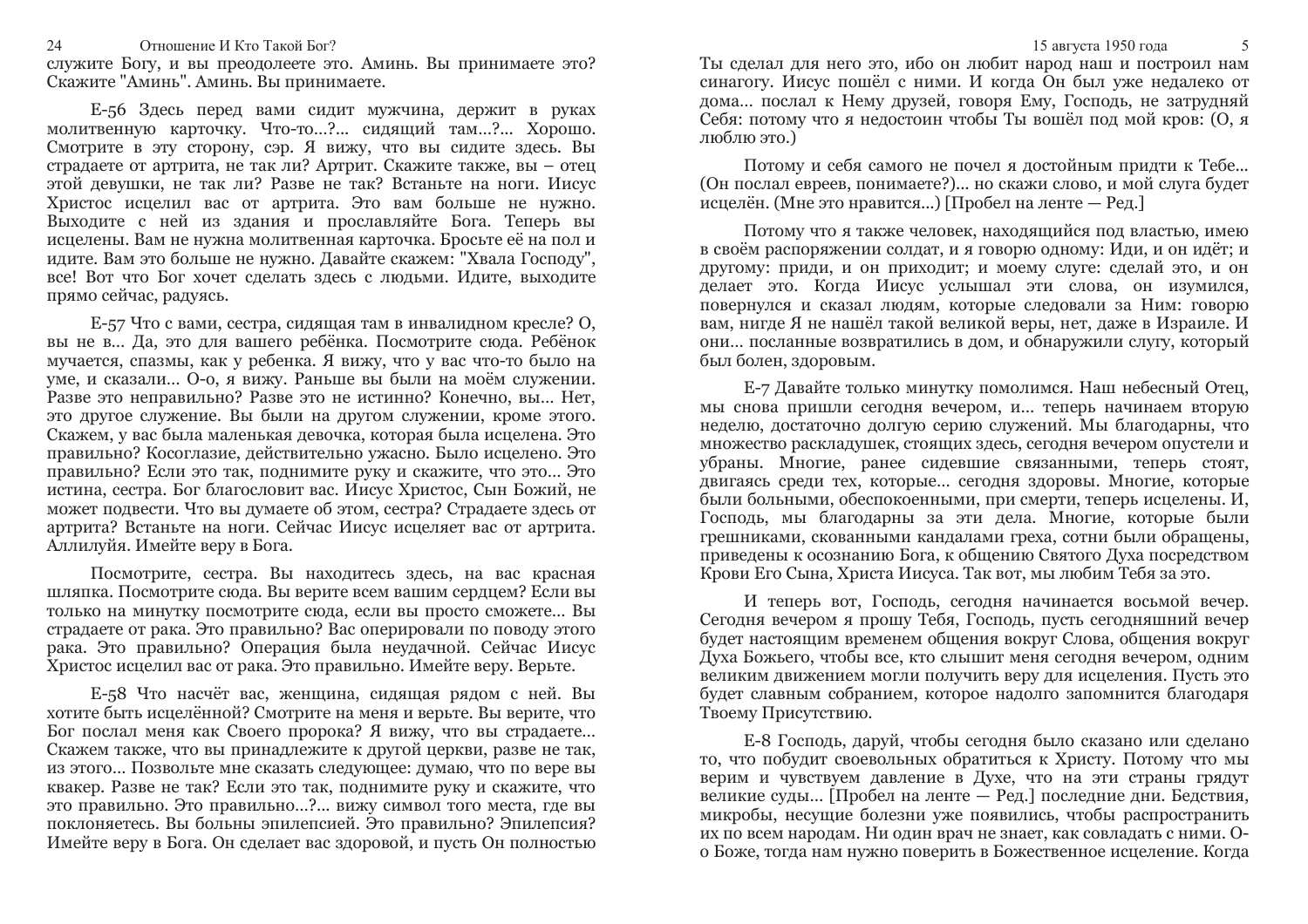6

народы выращивают микробы, чтобы распространить их с помощью бомб, и миллионы умрут в течение нескольких часов. Но о-о, мы так благодарны, что когда вышел Ангел смерти, Ты сказал: "Не прикасайся к тем, у которых на лицах есть Печать Отца. Они -Мои". О-о, мы так рады сегодня вечером находиться под Кровью, налёжно защищены. В прошлые дни в Израиле наносили кровь на перекладину двери и на дверной косяк: знамение креста. Когда ангел смерти проносился над страной, тёмные крылья опускались, но когда он видел кровь. Он поднимался, и "Я пройду мимо вас".

Е-9 Ожидая... Жертвенный Агнец был распят. Мы приняли Его тело под Кровью, в безопасности, и, о Боже, ожидая полуночного часа, чтобы прийти, когда будет дан сигнал "к выступлению". В один из этих вечеров мы собираемся выйти в обетованную землю, подпоясанные, обутые в Евангелие мира, всё оружие - идущие вперёд во всеоружии Евангелия. Помоги нам, дорогой Бог, засучить рукава сегодня вечером, проверить косяк и перекладину, чтобы убедиться, нанесена ли Кровь, затем выйти вперёд, чтобы бросить вызов каждому врагу, зная, что наш Главнокомандующий, Тот, который встретил Иисуса Навина после перехода через реку, сказал: "Я - Военачальник Армии Господа..." О. Боже, Иисус Навин задрожал. Он знал, что Ты вёл. Сегодня вечером мы знаем, что Утренняя Звезда находится над нами. Знамёна развеваются, цвета сияют. Мы обязаны победить, если мы доверяем Тому, Кто нас не подведёт. Господь, даруй сегодня вечером, чтобы были совершены многие дела. Пошли Твой Дух. Дай людям веру... То, что побудит их действовать, Отец. Они не могут осознать - присутствие этой великой сущности, Иеговы Старого Завета, Иисуса – Нового, Святого Духа этого дня, стоящего сегодня вечером здесь, чтобы исполнить любое обещание, которое Он дал. Благослови нас, Господь. Затем пошли нам Твои дары, которые являются второстепенными по отношению ко всему этому, чтобы Это могло действовать так, чтобы привести людей к наставлению Церкви, чтобы привести нас к осознанию Твоего Присутствия. Потому что мы просим это во Имя Твоего Сына Иисуса, Аминь.

Е-10 Вечера накапливаются. Конечно, я устал, и устаю ещё больше. Это истина, я верю, когда естественный человек слабеет, у духовного человека появляется реальная возможность. Вот для чего существуют пост и прочее. Бог может получить возможность действовать, используя пять наших чувств, чтобы побудить нас поверить и иметь веру в Него. Сегодня вечером мне нравится отношение этого сотника, о котором мы только что прочитали. Он...

 $23$ 

О, медный змей не мог ни за кого молиться, верно? Медный змей... Что они делали? Медный змей, вы верите, что это был Божий дар Израилю? Они смотрели и жили. Ангел в купальне Вифезда ни за кого не молился. Они вступали в воду и были исцелены. Это правильно? Бог - единственный способ, чтобы вы могли быть испелены. Теперь, смотрите на меня таким образом. Бог благословил, чтобы сказать вам Слово. Я верю Богу...

Е-54 Сколько молитв (молитвенных карточек?) Хорошо. Думаю, что много. Все молитвенные карточки розданы. Может быть пришёл...?... О, вот это да. Посмотрите на вашу молитвенную карточку, что на ней написано? У вас болезни и всё остальное. Это всё, что вам здесь может быть сказано. Хорошо, почему бы вам не принять это без карточки? Вот это мысль! Будьте верными. Верьте. Вот это да, когда смотрю на этот зрительный зал... Со мной прямо сейчас что-то происходит. Я не знаю, что... Каким-то образом я не могу созвать эту молитвенную очередь. Я верю, что в это время Бог хочет чего-то ещё. Я верю, что Он ответит на мою молитву. Есть чтото... Теперь, друзья, я не увиливаю. Бог знает моё сердце. Я стою здесь потому, что я верю, что Святой Дух хочет нечто сделать для людей. О-о, вот это да, как славно. Пусть каждый пребывает в молитве.

Е-55 Только минутку. Я хочу спуститься и посмотреть... в аудиторию. Просто осмотреться. Просто оглянитесь вокруг. Все, посмотрите вокруг, имейте веру и верьте, она просто образует круг и идет вокруг здания. Имейте веру. Благослови вас Бог, брат. Верьте, прямо над вами, за вашей спиной, отойдите в сторону. Думаю, что я вижу женщину, которая смотрит, старается поверить. Думаю, там сидит молодая женщина. Сестра, вы всем сердцем верите мне? Вы верите, что Бог послал меня сюда для вашего исцеления? Вы мне незнакомы...?... Я не знаю вас. Бог знает, что я ничего о вас не знаю. Теперь, сейчас я ничего о вас не знаю. Но я хочу, чтобы вы посмотрели сюда. Я хочу, чтобы вы поверили.

Я знаю одно: Вы не жили свою жизнь так, как хотели бы жить, это так? Вы не были Христианкой так, как вы хотели и желали быть. Это истина. Вы не жили победоносной жизнью, потому что вокруг вас собирается темнота. Но я также вижу... Здесь, это здесь, то, что с вами не в порядке. Если я смогу сказать вам что с вами не в порядке, вы поверите мне? Хорошо. Вы страдаете... болями в почках... Нет, это не то, это болезнь мочевого пузыря. Это правильно? Воспаление в вашем мочевом пузыре. Если это правильно, вы поднимете руку? Я хочу, чтобы вы пошли домой. Вы верите, что моё слово будет для вас властью, из Божьего Слова? Идите домой и всем вашим сердцем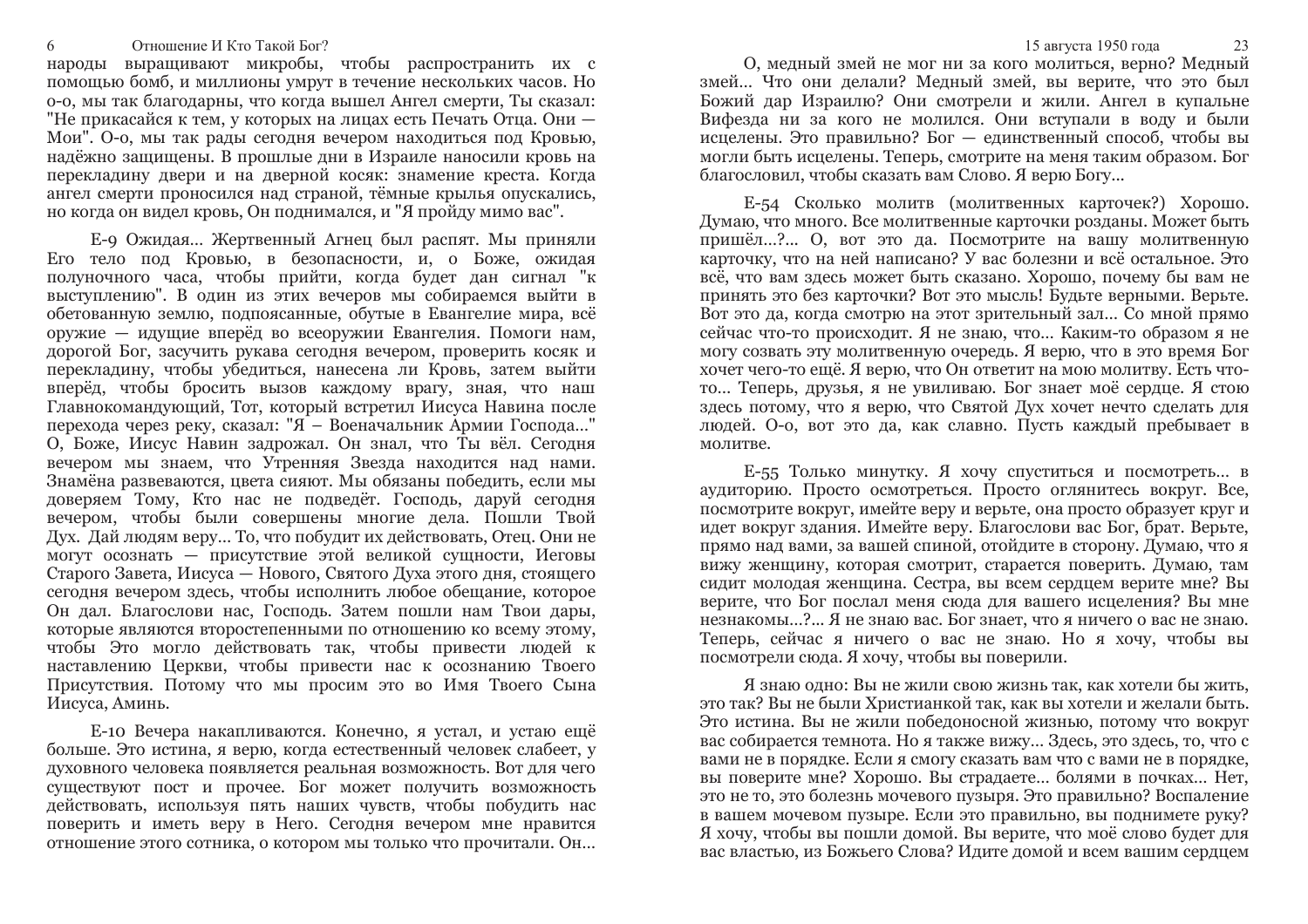ни сказал, это произойдёт именно таким образом". Господь, дай мужчинам и женщинам узнать сегодня вечером, что Ты всё ещё имеешь власть. У Тебя есть власть над инвалидностью, над слепотой, над раком, над всеми болезнями, над грехом. Ты заслужил её должным образом. Для этой цели Ты умер. Ты занял наше место на кресте. В Своём теле Ты понёс наши немоши. И теперь, Господь, чтобы освободить нас... Ты послал Святой Дух, и Он свидетельствует об этом. Ты послал Слово: Оно свидетельствует об этом. Ты послал служителей; они свидетельствуют об этом. Ты послал Твой дар, и он свидетельствует об этом. О Боже, даруй, чтобы великая рука веры двинулась через здание и исцелила тех, которые нуждаются, потому что мы просим об этом в Его Имя и для Его славы. Аминь.

Е-52 О-о, вот это да. Я всем сердцем люблю Его. И я хочу, чтобы все знали это, что я всей душой, всем сердцем, и умом люблю Господа Иисуса. Не так давно кто-то сказал, угрожая мне в определённом городе, сказал: "Если ты не прекратишь проповедовать Божественное исцеление, мы бросим бомбу на платформу". Я сказал: "Дым ещё не рассеется, а я уже буду в славе". Я сказал: "С этим всё в порядке". Почему мы боимся? Вот это да, если Бог за вас, кто может быть против вас? Знаете, в Библии написано, что лучше, чтобы вам на шею был повешен мельничный жернов, и чтобы вас потопили в глубинах морских, чем заставить усомниться тех, которые верят в Меня? "Эти знамения будут следовать за теми, которые верят в Меня. Не прикасайтесь к Моим помазанным. Не причиняйте Моим пророкам никакого вреда". Если вы сражаетесь, Бог не может сражаться. Стойте спокойно; позвольте Богу сражаться, Он приведёт это в исполнение. Аминь! Он пристыдит каждого критика, всех. Вы верите ему, братья? Давайте возьмёмся за веру.

Е-53 Сегодня вечером я как-то странно себя чувствую. Я попросил Бога сегодня вечером... Скажу вам, что я сделал. Я попросил Его, когда приду сюда, пусть это будет вечер, когда болезнь оставит людей повсюду. Это как бы связывается с вчерашним вечером. Там были те, которые нуждались. Поднялись и вышли из этого здания здоровыми. Сегодня вечером это может составить сто процентов. Понимаете? Имея дело с одним человеком за раз, я... я с этими молитвенными карточками, я... я просто должен брать одного за один раз. Здесь это проходит через различные болезни. Это только говорит, что с человеком не в порядке. Но это вера в Бога, которая исцеляет нас. Верьте силе. Верьте Богу. Смотрите и живите.

он был человеком, который чувствовал себя недостойным. Пока вы чувствуете себя недостойными того благословения, о котором просите, вы вполне пригодны получить его. Но когда вы достигаете того места, где считаете, что Бог просто обязать дать вам это, вот когда вы... вы совершаете ошибку. Мы должны Богу, однако Бог нам не должен. Мы находимся в долгу перед Богом.

Е-11 Этот римлянин, итальянец, кем бы он ни был, сказал: "Господь, я не достоин, чтобы Ты приходил под мою крышу, также я не думаю, что я достоин прийти к Тебе, чтобы взглянуть Тебе в глаза". Другими словами: "Я послал Твою церковь встреться с Тобой и задать этот вопрос. Но у меня есть вера. Я знаю, что Ты - человек, находящийся под властью, потому что я сам нахожусь под властью. Тебе не нужно приходить в мой дом для того, чтобы возложить руки на моего... моего слугу. Тебе не нужно приходить сюда и совершать какую-то молитву". Обратите внимание. Теперь убедитесь, что вы поняли это. Он сказал: "Я также человек, находящийся под властью. И если я скажу этому человеку: "Приди сюда", он придёт. Я нахожусь под властью. Те, которые находятся под моей властью, должны подчиняться мне". Он знал, что это был Сын Божий, и что Ему подчинялась каждая болезнь и каждый демон. Всё, что Ему нужно было сделать - просто сказать Слово, не помолиться, просто сказать Слово (это всё), и это будет сделано, потому что каждый демон должен подчиниться Ему. Вы верите этому в этот вечер? Каждый демон подчинится Богу. Он должен сделать это. Всё подчиняется Богу. И также он подчинится и вам, если у вас есть вера.

Е-12 Иисус Навин остановил солнце. Это истина? Кто-то сказал: "Богу возможно всё, нет ничего невозможного". Но для вас также возможно всё. Нет ничего невозможного для тех, которые верят. Возможно всё. Он победил и сделал тебя победителем, если только ты знаешь, Кем был Бог. Хорошо, боюсь, что Церковь не знает своей власти. Боюсь, что люди, рождённые от Святого Духа, не осознают свою власть, где... или власть, которую Бог дал Своей Церкви. "Я дам тебе ключи от Царства. Что бы ты ни связал на земле, будет связано на небесах, что бы ты ни освободил, будет освобождено. Я даю тебе власть над змеями, над всеми видами болезней, о-о, над всем, и ничто не причинит тебе вреда". Тренируйте свою веру. Позвольте ей освободиться. Позвольте Богу действовать Своим путём. Бог дарует это вам.

Е-13 Теперь давайте ненадолго рассмотрим тему "Кто такой Бог". Сегодня вечером у меня есть определённое чувство. Я о кое о чём попросил Бога. И я... я верю, что Он дарует это мне. Я всем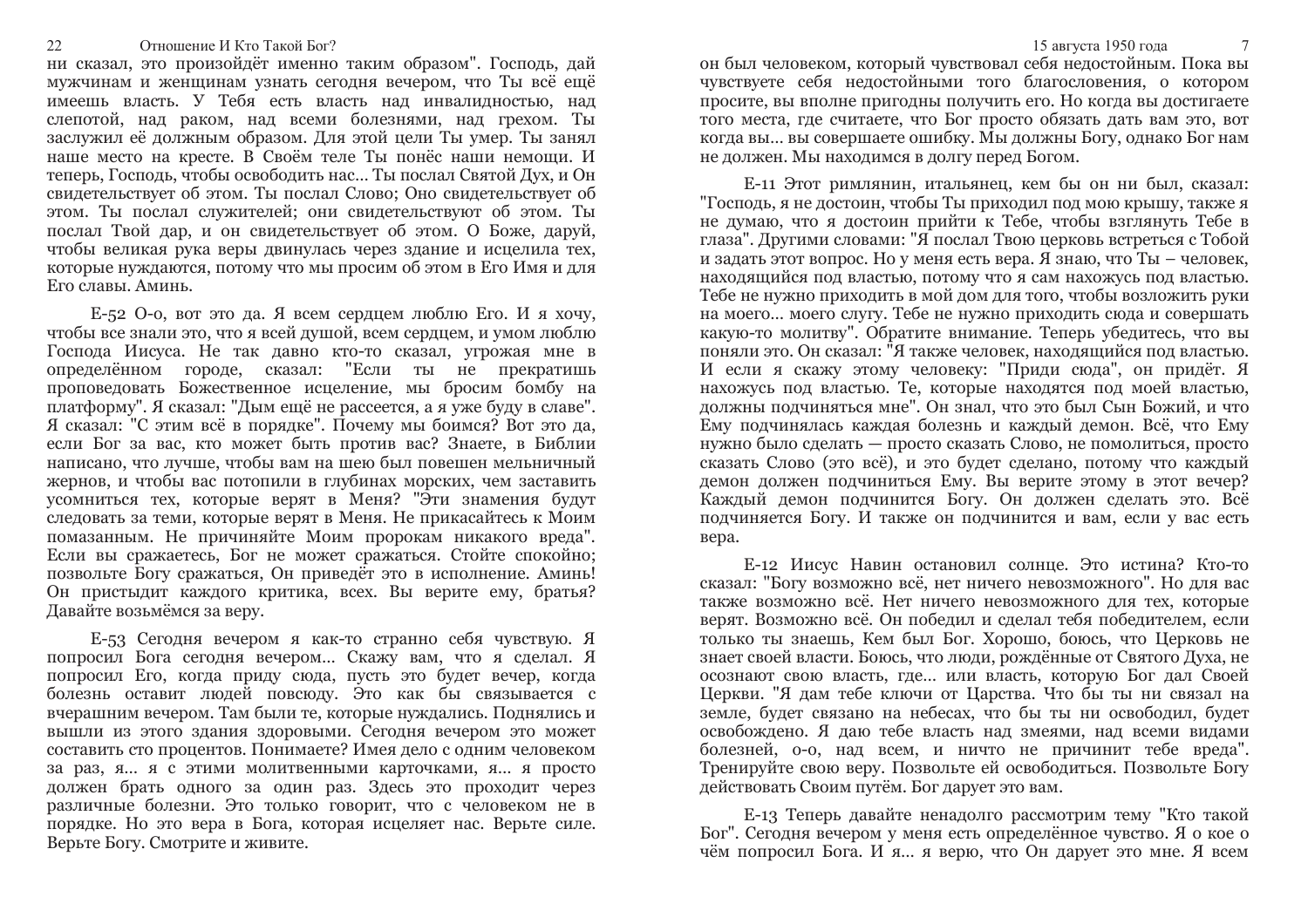сердцем верю этому. Теперь, пребывайте в молитве. Я не могу говорить, пока Он не скажет. Давайте просто вернёмся и только на минутку выясним, Кто такой Бог. Давайте посмотрим в начало времени. Это... небольшая картина, которую я хочу нарисовать так, чтобы вы получили определённое представление о том, Кем сегодня вечером является Сушество. Которое движется среди нас. Если бы вы только смогли осознать. Кто это, то исцеление стало бы вторичным или чем-то незначительным для вас. Если бы вы только смогли увидеть, Кто Он такой.

Е-14 Теперь, давайте вернёмся... на сто миллиардов лет назад, затем вернёмся на сто миллиардов лет до этого. И просто продолжим возвращаться. Не так давно я был в Калифорнии. Там есть обсерватория. В ней установлен телескоп. Они могут видеть на сто двадцать миллионов световых лет в пространстве, где я...?... Как быстро движется свет. За пределами этого всё ещё есть пространство. Вот где мы находимся сегодня вечером. Но давайте подумаем о том, что до того, как что-либо появилось, существовал Бог. Он был в начале. Давайте посмотрим на Него и нарисуем Его там, в... в пространстве. Это - Иегова, о котором мы говорим. Только минутку проследите, как троица Бога приходит к человеку.

Е-15 И там, в том великом пространстве, которое никто не может охватить своим умом, за пределами этого пространства вечность. Там находится Иегова Бог. Мы научены, что в начале из Бога вышел Логос, или Сын Божий. Так вот, я не верю в вечное сыновство. Упоминать такое, как вечное сыновство - это радикально. Как... Он имел вечное сыновство...?... способ, даже это вечное сыновство, как Он мог быть Сыном? Он должен был иметь начало. Понимаете?

Е-16 Сначала Он был Богом, Иеговой. Из Него... Давайте просто представим эту картину как бы маленькую драму так, чтобы вы смогли понять это. Давайте увидим выход из пространства, где не было ничего, давайте сделаем это в виде крошечного белого Света, подобного таинственному Свету, подобно Сиянию. Это был Логос, вышедший из Бога в начале. Это Сын Божий вышел из груди Отца. Это было то, что в начале было Словом, Слово было у Бога, и Слово было Богом. И Слово стало плотью и жило среди нас. В начале был Бог. Затем из Бога вышел Логос, часть Бога, которая вышла из Бога. Давайте обратим на это внимание. Теперь, я должен сделать это до того, как вернусь к этому, просто на минутку нарисовать здесь как бы маленькую драму для того, чтобы донести до вас один момент, Кто... Что находится сегодня вечером среди нас.

 $21$ 

Е-49 Через три недели...?... Джонс, остановился на двухдневное служение. И я посмотрел, сидя там, и я видел мужчину и его жену, и пять маленьких детей, один маленький ребёнок примерно трёхлетнего возраста. Я видел женщину, продолжавшую махать мне. Я удивился, почему она машет. И она сказала... Она махала. Её муж продолжал делать тоже самое. Я подумал: "Хорошо, кто это?" Её муж сказал: "Брат Бранхам, вы не знаете меня?" Я сказал, "Нет, я вас не узнаю". Сказал: "Вы помните женщину там, которая была в заведении для душевнобольных?" Я сказал, "Да, сэр". "Это она". И я сказал: "Да".

Он сказал: "Я забрал её на следующее утро". И сказал: "У нас с ней вообще не было проблем. Мы поместили её в заведение для душевнобольных, как вы сказали. На следующее утро, когда вошла медсестра, она сидела в своей палате. Она ела свой завтрак, и на третий день её отпустили из заведения для душевнобольных, приехала домой в здравом рассудке, нормальная женщина".

Брат, аллилуйя! Я говорю: это - Иисус Христос вчера, сегодня и вовеки Тот же. Каждый демон знает власть Бога. В действительности это не должно быть ничем другим, но всем сердцем верьте Иисусу Христу, и будьте исцелены. Это правильно. Вы верите этому?

Е-50 О, мужчины, женщины, братья и сёстры, почему, почему мы сейчас не можем единодушно сказать: "Иисус, я верю Тебе, и я принимаю это?" О-о, каким славным это будет. Как чудесно. Послушайте, апостольский способ проведения собрания исцеления - это проповедование, наблюдение за тем, что делает Бог, и затем высказывание этого там, где вы обнаружили веру, чтобы мужчины и женщины поверили, чтобы они имели веру в Бога, чтобы верить в Бога, и Бог дарует им это. Вы верите этому? Пребывайте в молитве. Давайте попросим Бога помочь нам, только минутку. О Иисус, конечно, Господь, истина восторжествует. Безусловно, правда восторжествует. О Боже, Ты знаешь всех этих людей здесь. Ты знаешь их состояние. Ты знаешь о них всё. Ты знаешь их веру. И Отец, я молю, чтобы Ты... чтобы Ты дал им веру. Вера приходит через слышание, слышание Слова. Даруй это сегодня вечером. Благослови эту аудиторию великим излиянием Твоих благословений. Пусть мужчины и женщины осознают, что это Ты; вот чему учит Слово - верить Господу.

Е-51 Теперь мы думаем о сотнике, когда он сказал: "Я недостоин чтобы Ты пришёл под мою крышу, просто скажи Слово. Потому что я нахожусь под властью, а Ты имеешь власть. Что бы Ты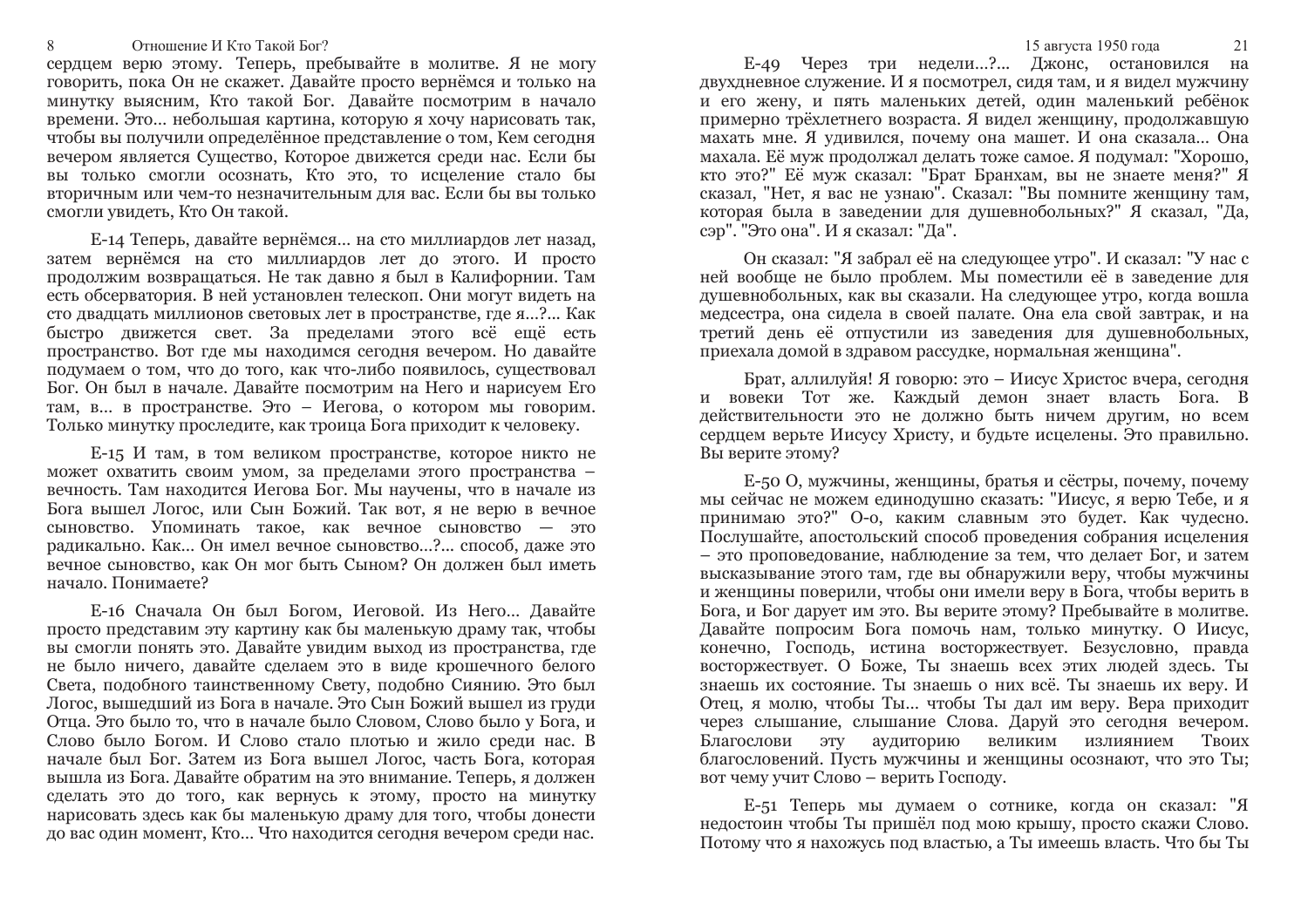было, чтобы найти братьев, нанять их, чтобы привезти её сюда за двести миль". Он просто не выдержал и заплакал, оперся головой о стену, вот так.

Е-47 Я сказал: "Минутку, брат", Я сказал: "Эти вибрации ничего не значат. Это просто говорит мне о болезни. Понимаете? Ты веришь, если я попрошу Бога?" Он сказал: "Я верю всем моим сердцем". Я развернулся, а она положила свою большую сильную ступню на боковую стену и ударила вот так. Там была скамейка. Она ударила по ней головой, с её головы отлетел большой клок волос, и пошла кровь, от удара отломился кусок скамейки. Она схватила его, бросила вот так и отбила штукатурку от стены, проломила...?... И начала: "Хии-хии-хии, хии-хии-хии", действительно забавный смех. Просто продолжала.

Я сказал: "Хорошо, я никогда не видел ничего, подобного этому". Она развернулась, чтобы посмотреть на меня; сказала: "Уилльям Бранхам, тебе до меня нет никакого дела. Я привёл её сюда". Хорошо, мужчина посмотрел на меня, сказал: "Да это первые слова, которые она сказала за два года". Сказал: "Она даже своего имени не знает. Откуда она знает вас? "Я ответил: "Послушай, брат. Это не она. Это тот демон, распознавший дар Божий. Вот что это такое. Он знает это. И он знает, что пришло его время". Она сказала: "Я привёл её сюда. Тебе нечего делать со мной". Я спросил: "Вы верите, сэр?" Он ответил: "Всем моим сердцем".

Я сказал: "Сатана, я..." Она была на таком расстоянии от меня, как этот центральный столб. Я сказал: "Сатана, этот человек сделал всё, что мог, и врачи и все остальные сделали всё, что могли сделать. А ты решительно намерен удерживать женщину. Но я заклинаю тебя Иисусом Христом, Сыном Божьим, чтобы ты вышел из женщины и оставил её". Она просто лежала там и вздохнула два или три раза.

Е-48 Я посмотрел на него и спросил: "Вы верите?" Он сказал: "Брат Бранхам, мне больше нечего делать, как только верить". Спросил: "Что мне с ней делать?" Я сказал: "Возвратите её в заведение для душевнобольных. Пусть они понаблюдают. Если вы не сомневаетесь. Итак, вы видели то, что эта женщина... [Пробел на ленте - Ред. ]...?... теперь вы можете осознать, что она назвала моё имя, а она не знает меня". Я сказал: "Сатана знает об этом даре". Он сказал: "Я сделаю именно то, что вы скажете мне делать". Я сказал: "Идите, благодаря Бога за её исцеление. Возвратите её в заведение для душевнобольных. В один из этих дней она приедет домой". Он сказал: "Хорошо".

Е-17 И там... Теперь, смотрите, это подобно ребёнку, играющему перед дверью. Это был Сын Божий, Логос. Я могу видеть Его там, Он проговорил и сказал: "Да будет свет". Там не было ничего. Но нечто произошло, атом повернулся и начал вращаться таким образом. Солнце начало существовать, потому что Он сказал: "Да будет". Вот власть. Откуда Он создал его? Я не знаю. Не было ничего, чтобы создать это. Но Он поверил Своему Слову, и появился свет. Я могу видеть кусок, отлетевший от него; это метеорит. В течение нескольких миллионов лет, или в течение ста миллиардов лет, если хотите так сказать, он, вращаясь, удалялся оттуда. Я вижу, как Он стоял там, наблюдал за этим. Он упал здесь. Он остановил его после падения в течение нескольких миллионов лет и позволил ему висеть на орбите. Вот другой, удаляющийся от солнца. Он движется сюда и замедляется, останавливает его там.

Е-18 Что Он делает? Пишет Свою первую Библию. Обратите внимание, однажды люди посмотрели на небеса. Он поместил в небесах все звёзды, зодиак, начиная с Девы, заканчивая Львом. Первое пришествие Христа, второе пришествие. Пришёл через Деву, снова приходит как Лев из колена Иуды. Там Он помещает первую Библию.

О-о, тогда в дни — древние дни, они смотрели на это. Сегодня у Него есть Его Библия, написанная здесь. Он написал Её в небесах, чтобы человек взглянул вверх и осознал, что Создатель жил наверху. Затем я могу видеть, как Он посмотрел на это... Я вижу, как Он говорит к этому миру, висящему там, как сосулька, что бы это ни было, далеко-далеко. Он двинул его сюда. Я могу видеть маленький Свет, выходящий оттуда. Так вот, сейчас у нас двое: Отец, а из Отца вышел Свет, Сын. Я могу видеть, как этот Свет движется сюда и перемещает землю ближе к солнцу, чтобы высушить её. И начал...?... поднимать воду, отделяя землю, землю от воды, и так далее. Затем Он начал создавать. Он создал морских рыб, растительность. Поместил скот на холм. Для Него всё это было хорошо. Затем Он сказал: "Давайте создадим человека по образу Нашему, по подобию Нашему". Это правильно? Хорошо. Таким образом Он создал человека. Бог был Духом; тот должен быть человеком-духом, чтобы быть по Его образу. Он поместил его здесь на земле, чтобы руководить животным миром и так далее, подобно тому, как Святой Дух должен руководить Церковью сегодня. Это был человек.

Е-19 Затем, когда Он поместил его... Не было человека, чтобы возделывать почву, и Он наделил его пятью чувствами. Вот где учёные могут...?... Они боязливые, всё перепутано. Он мог дать ему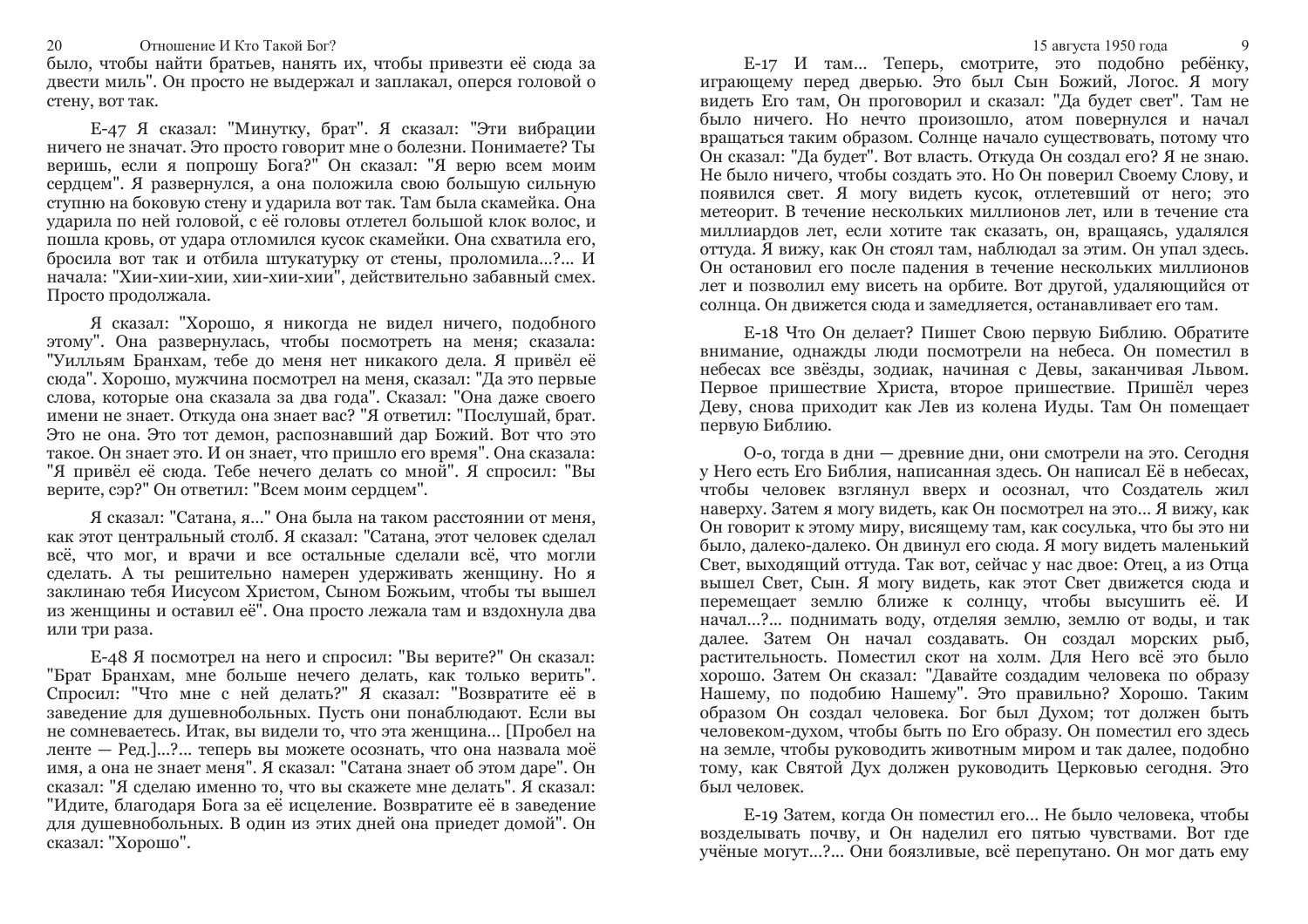### $10<sup>1</sup>$ Отношение И Кто Такой Бог?

руку как у обезьяны и ногу как у медведя, чтобы Он ни пожелал, однако Он вложил в него Свой Дух, и создал в нём душу. Там было различие. Мы не происходим от животной жизни. Никак нет! Мы ни в коем случае не от животной жизни. Бог создал нас. Верно! Однако затем, обратите внимание. Затем он был здесь, на земле, Бог дал ему помошника, и так далее. Он благословил общение с Отцом.

Е-20 И затем, мы собираемся рассмотреть второго человека... Первый человек, вы не можете видеть его. Бог... второй человек был сиянием. Теперь Он берёт третьего человека и создаёт его в форме маленького белого облачка, мы можем видеть его; опускается Святой Дух. И вот весь человек. Это душа человека, вечная. После этого грехопадения человек согрешил, он испортил свою душу. В неё вошла чернота, темнота. Затем Бог спустился и жил в человеке, страдал с человеком и искупил человека; Святой Дух входит в человека и прогоняет из него черноту и грех, возвращает его в совершенное общение, тот становится частью Бога. И теперь мы, посредством Крови Христа, Которая очищает нас от греха, становимся сыновьями и дочерьми Бога. Кто такой Бог. Тот. который стоял там и скатывал со Своих рук звёзды, скатывал со Своих рук миры и создал невидимое: Божество. Само Божество живёт в человеке. Создатель, который создал небеса и землю, живёт в человечестве.

Е-21 Да, неудивительно, инвалиды, когда вы осознаёте это и выпрямляетесь; Создатель находится здесь. Неудивительно, что слепые глаза, которые не могут видеть, открываются, Создатель находится здесь, Создатель. Осознайте, в Библии говорится: "Мы являемся сыновьями и дочерьми Бога". Его потомство. Теперь, затем мы являемся чем-то подобно тому, каким был Бог. Сам Иисус сказал: "Написано, вы - боги. В вашем законе написано". Через усыновление Иисусом Христом мы стали частью Бога, сыновьями Бога. Поэтому, если вы осознаете, что сам Бог, который создал почву и землю, и всё, что находилось в ней, живёт среди людей, друзья, где находится наша вера?

Он сказал: "Дела, которые творю Я", - когда Он был на земле, -"вы сотворите более великие дела, потому что Я иду к Моему Отцу". Чего бы вы ни пожелали, когда молитесь, верьте, что получаете это; вы получите это. Это говорит Создатель. Это правильно? Тогда это не в Нём; это залегает в нас. Тогда мы в общении, то, что Адам потерял в падении, Христос восстановил через Свою смерть (Вы верите этому?), чтобы вернуть человека в общение с Богом. Теперь, Церковь поднимается в это общение с Богом, причастие, подобно как было у Адама в начале, в саду Эдема, весь грех убран, свободные

Е-44 Я пошёл туда, где она находилась. Она просто лежала там. У неё были подняты руки, моргала глазами, смотрела прямо назад вот так. Я сказал: "Привет, сестра". Она не двинулась. Я взял её за руку: "Позвольте мне взять вашу руку". Я взял её за руку вот так. И великая вещь - это то, что Бог был со мной и был милостив к моему невежеству. С той сильной рукой, в десять раз больше её силы. Если кто-нибудь имел дело с умопомешательством, это дьявол, который находится на тех людях, демоны. Хорошо, если сила дьявола может сделать человека в десять раз сильнее, то что с вами может сделать сила Бога, если вы хромаете или что бы то ни было? Насколько Бог сильнее, чем дьявол, когда это пребывает на вас. Понимаете?

Е-45 Затем она резко оттолкнула меня своей большой рукой. А тогда я был легче, чем сейчас, весил около 59 килограммов. Она так сильно потянула меня, что оторвала от пола. Она хотела бросить меня прямо на стену, вот так. Только по милости Божьей, моя ступня ударила прямо по её груди, и я вырвался из её рук. Теперь слушайте. Я повернулся и побежал, прыгнул на лестницу. А там эта женщина передвигалась по полу на спине, делая движения подобно этому, двигаясь подобно змее, преследуя меня по полу: демоны, дьявол. Я верю в воплощение демона. Так точно. Вот что было на той женщине. Преследуя меня, она ползла, передвигаясь подобно змее.

Е-46 Я поднялся по ступенькам. Да, я бывал в заведениях для душевнобольных, видел... Я видел зрелища всякого рода. Я видел молодых женщин, срывающих свою одежду, и... и берущих из подкладных суден и умывающихся этим, и всё остальное, в заведениях для душевнобольных. Но я никогда не видел ничего, подобного этому. А здесь она преследовала меня, шипя и пыхтя как змея. Он сказал: "Я же говорил тебе". Я сказал: "Брат, я никогда не видел ничего подобного". Я сказал: "Вот это да, в ней действительно демон".

Он сказал: "Брат Бранхам, она - хорошая женщина". Он сказал, "Теперь, вы говорите, что там нет вибраций, а что я могу сделать?" Сказал: "Я продал моего мула, последнее, что у меня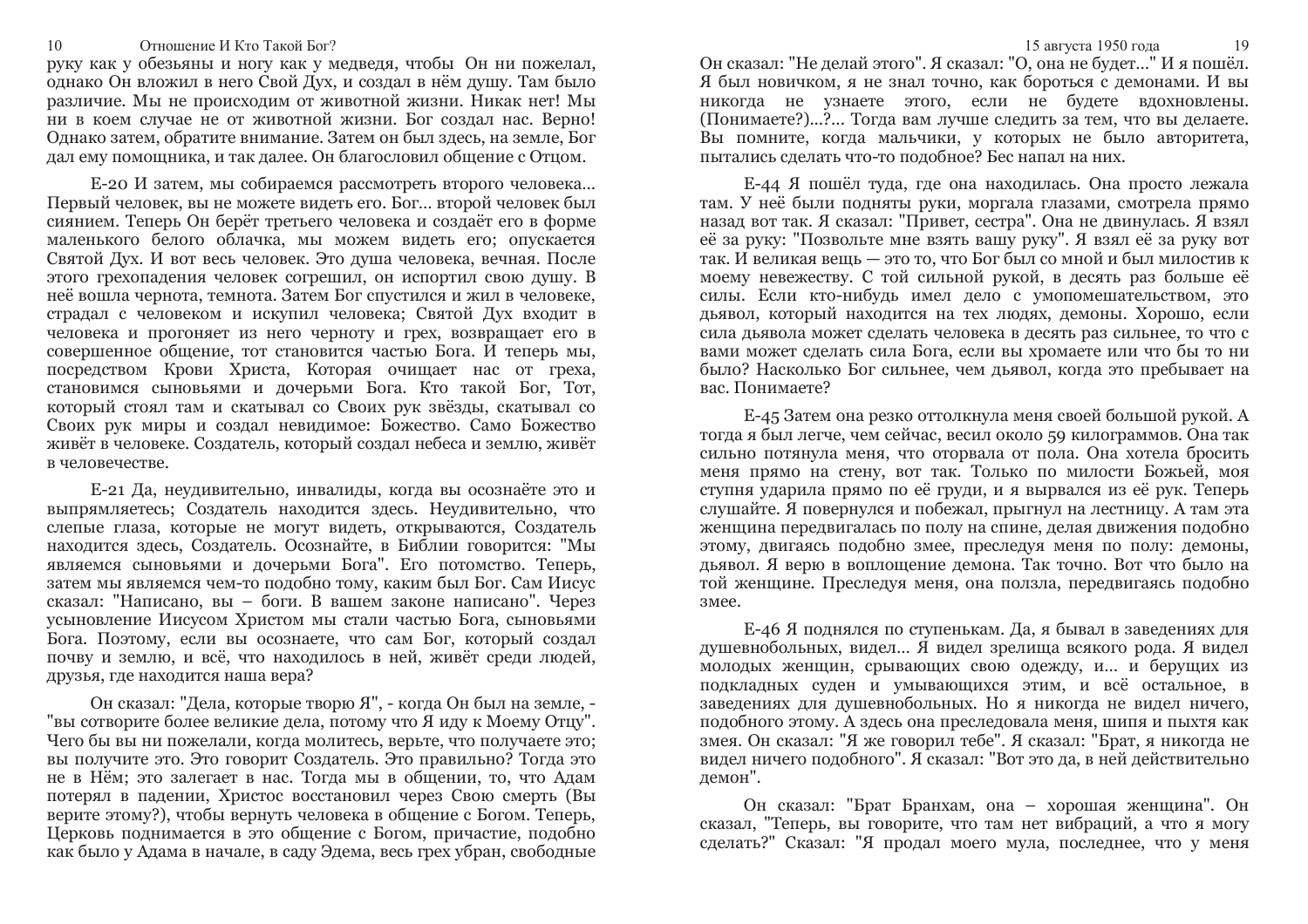спросил: "Вы верите, что Он сделает это?" Ответила: "Да". Затем я попросил Бога благословить её, а там она билась головой об пол, вот так. И молодая женщина...

Е-41 И около, о-о, через две недели после этого я был в Сан-Антонио. Я услышал, как кто-то спорит снаружи того местечка, где я находился, небольшой туристический лагерь. Говорил: "Я хочу увидеть брата Бранхама". Брат Кидсон сказал: "Я просто не могу позволить это". Сказал: "Он молится". Он сказал: "Хорошо, я просто хочу пожать ему руку". Я выглянул в окно. Я увидел, что это был солдат. Я открыл дверь, сказал: "Вы хотите видеть меня, сэр?" Он спросил: "Вы - брат Бранхам?" Он сказал: "О, брат Бранхам". Он обнял меня, поцеловал в шею. А я спросил: "В чём дело, солдат?"

Он сказал: "Брат Бранхам, вы помните однажды вечером в Сан-Антонио, где женщина билась головой об пол?" Я спросил: "Оо, вы родственники?" "Да". Сказал: "Это была моя мать". Сказал: "Я уехал за границу; она даже не знала, что я был на войне". И сказал: "Она была там десять лет". И сказал: "Брат Бранхам, её отпустили из заведения для душевнобольных, отправили её домой". Сказал: "Когда я уезжал, она готовила обед". Он сказал: "Я просто хочу обнять вас и сказать, что я счастлив, что мама находится дома в здравом рассудке". Я сказал: "Хорошо, теперь, брат, ты -Христианин?" Он сказал: "Да, брат, Он провёл меня через сражения и через всё остальное. Я доверял Ему". Я сказал: "Хорошо. Благослови тебя Бог. Просто иди, воздавай хвалу Богу".

Е-42 Они услышали об этом, и он сказал мне, что человек, стоявший на ступеньках в тот вечер, слышал об этом. И я сказал: "Хорошо, а как насчет вашей жены?" И сказал: "Я должен подойти". В то время не было различения. Это не приходило ко мне, и зная, что было... Мне нужно было держать человека за руку, чтобы установить контакт с его телом. Это случилось только около года назад, я думаю, в Ванкувере или Реджайне, кажется, в Канаде. Поэтому Он обещал, что оно придет, но оно еще не пришло. Теперь, я закончу как можно быстрее и мы начнём молитвенную очередь.

Е-43 Обратите внимание. Я сказал: "Пойду, возьму её за руку и посмотрю..." Он сказал: "Брат Бранхам, не ходите". Сказал: "Она вас убьёт". Он сказал: "Я даже не смог взять машину скорой помощи, чтобы привезти её сюда". Сказал: "Я воспользовался услугами брата, пятерых братьев. Они поместили её в машину. Она выбила ногами стёкла машины, и пять братьев держали её. Вот почему она истекает кровью". Сказал: "Она не может перевернуться со спины, хотя она два года лежит на спине". Я сказал: "Хорошо, пойду и посмотрю..."

15 августа 1950 года

Е-22 Я стоял рядом с людьми, когда они умирали. Я видел тех, которые думали, что они спасены, и держал их за руку, когда они умирали. Я видел тех, которые действительно знали, что они были спасены, и они уходили, крича о победе. Это правильно. Я видел их на всех этапах, как это происходит. До того, как покинешь это тело, будь уверен, что ты в правильных отношениях с Богом. Не принимай то, что говорит кто-нибудь другой; будь уверен, что ты в правильных отношениях с Богом. Теперь, Божество находится здесь, с нами, Божество в нас. "Ещё немного, и мир больше не увидит Меня". Это Писание? "Однако вы увидите Меня, потому что Я буду с вами, даже в вас, до конца мира". Тогда Христос находится в Своей Церкви до того момента, когда мир больше не будет существовать. Затем, если мы сможем обнаружить, где Христос трудится в Своей Церкви, это Церковь, в которой я хочу находиться.

Е-23 Теперь, верующий сегодня. Большинство людей скажут, что он - хороший человек, платит десятины в церковь; он хороший член церкви. Это очень хорошо. Это моральная жизнь. Так вот, никто не сможет сказать об этом ничего дурного. Но это не то, о чём я говорю. Иисус считал верующим человека с характером другого рода. Последние Слова, которые сказал Иисус, когда Он оставил мир: "Идите по всему миру и проповедуйте Евангелие всему творению". Это правильно? "Тот, кто верит и крещён, будет спасён. Тот, кто не верит, будет проклят". Это правильно? Так вот, каждая церковь пройдёт до определённого момента, но что насчёт остального? Он сказал: "Эти знамения последуют за теми, кто поверит". Вы верите этому? "Эти знамения последуют за теми, кто верит: В Моё Имя они будут изгонять демонов; будут говорить на новых языках; возьмут змей, или выпьют смертоносное, это не повредит им; если они возложат руки на больных, те выздоровеют". Он был забран из их среды, а ученики вернулись с большой радостью и проповедовали Слово везде, при Господнем содействии с ними, подтверждая Слово знамениями и чудесами. Это правильно?

Е-24 Так вот, это должно быть проповедано пока не вернётся Иисус. О, Боже, дай нам храбрых мужчин и женщин, кого-нибудь, кто встанет и назовёт правильное правильным, а неправильное неправильным. Это или правильно или неправильно. Я читаю это в 16 главе Марка. Если это не истина, я не верю Библии. А если я не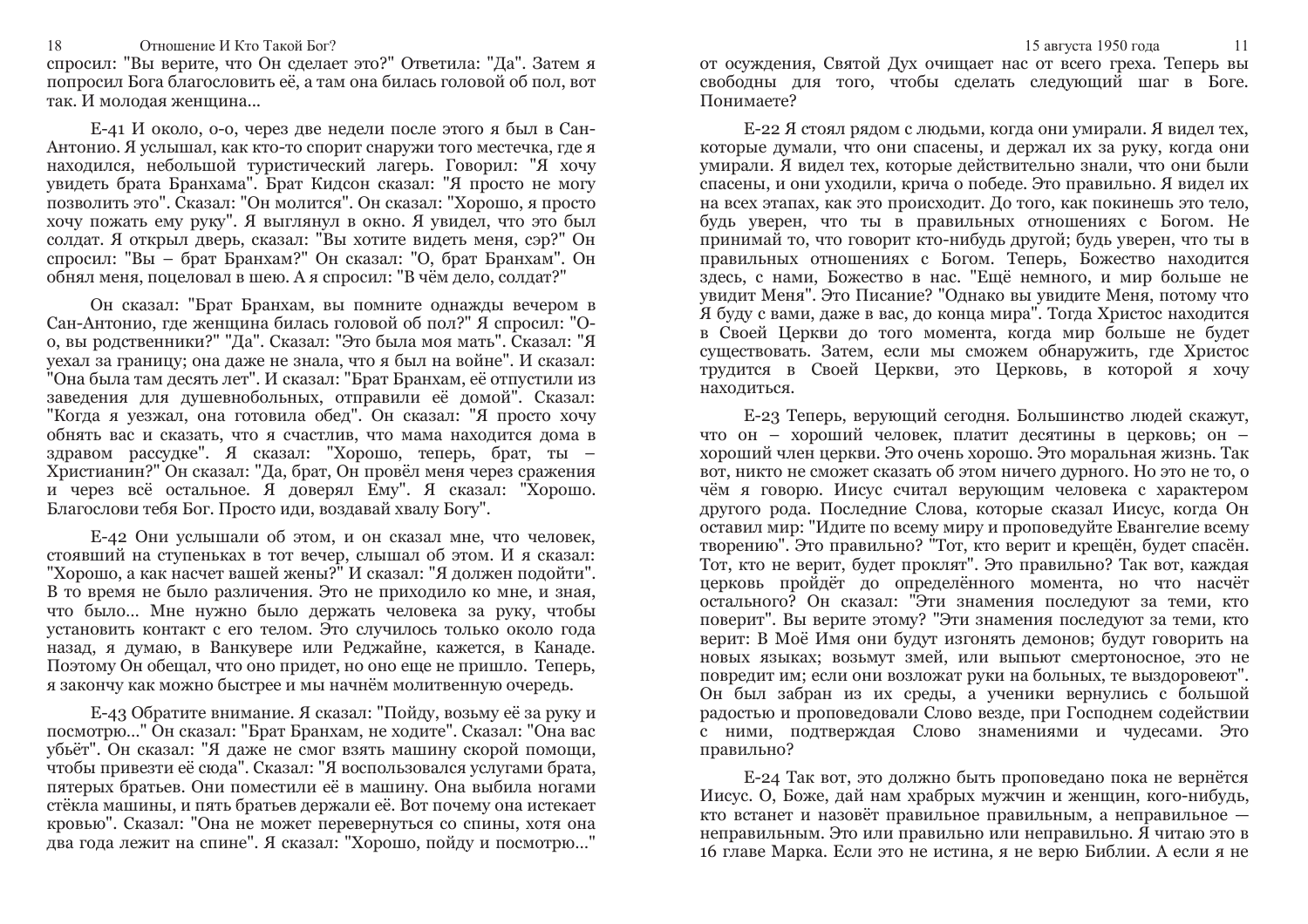## $12<sup>°</sup>$ Отношение И Кто Такой Бог?

верю Библии... Если был... не был бы за Иисуса, я был бы здесь против Него. Боже, даруй тот день, когда мужчины и женщины действительно будут теми, кем они себя называют. Если ты Христианин, живи подобно этому, будь подобным этому, действуй подобно этому. Если ты не Христианин, стой против этого, так, чтобы люди знали, где ты находишься. Если я не верю этому, я был бы против этого.

Но я желаю возложить мою душу на любую часть этого Слова, чтобы сказать, что Это - Истина. Я верю, что это - вдохновлённое Слово Бога. Я верю, что каждое Слово из Этого вдохновлено. Я желаю в любое время доверить свою жизнь Божьему Слову и Его обещаниям, потому что Это есть истина.

Е-25 Теперь, просто небольшой пример или два, затем начнём молитву за больных. Обратите внимание. Так вот, единственный способ получить что-либо от Бога - это верить, что Он находится здесь, и Он вознаграждает тех, которые старательно ищут Его. Вы должны верить этому. И Бог... Если я должен сказать... этому человеку, молодому парню, они двое сидят здесь в инвалидных колясках. Если бы я сказал им: "Поднимайтесь, вы исцелены. Вы можете ходить". И теперь, многие из этих людей, сидящих здесь в этих инвалидных креслах, если бы я сказал им: "Поднимайтесь и ходите, потому что Христос исцелил вас". Так вот, если бы они сказали: "Теперь, послушай. Я - инвалид уже..." Этого бы не произошло. Вот и всё. Вы должны иметь веру, чтобы верить, что я сказал вам истину. А я бы не сказал вам до тех пор, пока сначала не vзнал бы, что это была истина. И я уверен, что хотя я человек, подверженный ошибкам, но Бог безошибочен, и Он не может совершить ошибку. Понимаете? Он сказал: "Если ты веришь. По вере твоей будет тебе". Это правильно? Мы верим этому.

Е-26 Так вот, я много раз смотрю на больных. Люди критикуют и тычут в меня пальцем. Говорят: "Хорошо, я приводил туда кого-то, и с ними ничего не происходило". Это тот же самый старый дьявол, который сказал: "Сойди с креста, и мы поверим Тебе". Сегодня он всё ещё живёт в человеке...?... Друг, я не могу ничего сказать, если быть честным перед Богом, пока не буду знать об этом. Неужели вы ожидаете, что я буду стоять здесь за... (Что ж, я называю "опьянением" ваше обличение, или что-то в этом роде), и делать что-то неправильное, что навлечёт позор на Церковь в этом вопросе? Никогда.

Я слушаю одну личность, и это - Бог. Управляющие или кто угодно, у меня, как я думаю, лучшие управляющие в мире. Они не...

Я спустился, и пошёл по улице вот так, туда, в другую часть города. И я услышал, как мать укачивала ребёнка в плетеном кресле из орешника гикори. Сколько знают старые кресла из гикори, когда мы плели их из гикори? Я сам воспитывался и качался на одном из них.

Е-39 Там была эта мать, у которой был ребёнок, и она бы просто положила...?...

"Верь, только верь, Богу возможно всё". И я сказал: "О Боже. как я благодарю Тебя. Эта женщина посетила собрание. Спустилась. И однако, одним из самых привлекательных созданий был маленький мальчик. Он играл какими-то шариками, а я проходил мимо и наблюдал за ним. У маленького парня одна штанина свисала вниз, а другая была закатана вверх. Он начал бросать свои шарики вот так, он опустился ко мне, поднялся, отряхнул свою ногу, сказал, "Верь, только верь, только верь, Богу..." Пел "Верь, только верь" перед тем, как бросить шарик.

Е-40 И в тот вечер на служении брат Браун сказал: "Брат Бранхам, подойди сюда, я покажу тебе зрелище, которого ты никогда не видел". Я спустился по ступенькам, а там стоял очень типичный старый арканзасский брат, стоял там, в выстиранных рабочих брюках, стоял на... на ступеньках, ведущих в аудиторию. Я сказал: "Добрый день, сэр".

Он сказал: "Добрый день, брат Бранхам". И я спустился. Спросил: "Где этот случай?" Ответил: "Вот она". Там лежала женщина, выглядевшая сильной, большие сильные руки и ноги. Кровь просто стекала у неё по ноге вот так. Лежала на спине, её ступни стояли торчком вверх и её руки прямо вверх вот так, лежала на спине в углу. Я спросил: "Почему у неё идет кровь?" Сказал: "Брат Бранхам, она потеряла рассудок от укола, который ей сделал врач во время менопаузы". Во время менопаузы сделал ей укол и это повредило её разум. Она потеряла рассудок. Добавил: "Она два года находится в заведении для душевнобольных". И сказал: "У меня дома остались пятеро маленьких детей". Сказал: "Я продал мою ферму и всё, что у меня было, чтобы попытаться вылечить её". И сказал: "В конце концов им пришлось забрать её". И я слышал, что там до этого была женщина из Пайнвилла, там, в штате Миссиссиппи, в заведении... [Пробел на ленте – Ред.]

Пробел на ленте - Ред.] ... десять лет находилась в заведении для душевнобольных, и обрела рассудок, когда я проходил мимо". Она схватила мою штанину, ногу в штанине, а её дочь сказала: "Боже, будь милостив". Сказала: "Брат Бранхам, попросите Бога". Я

17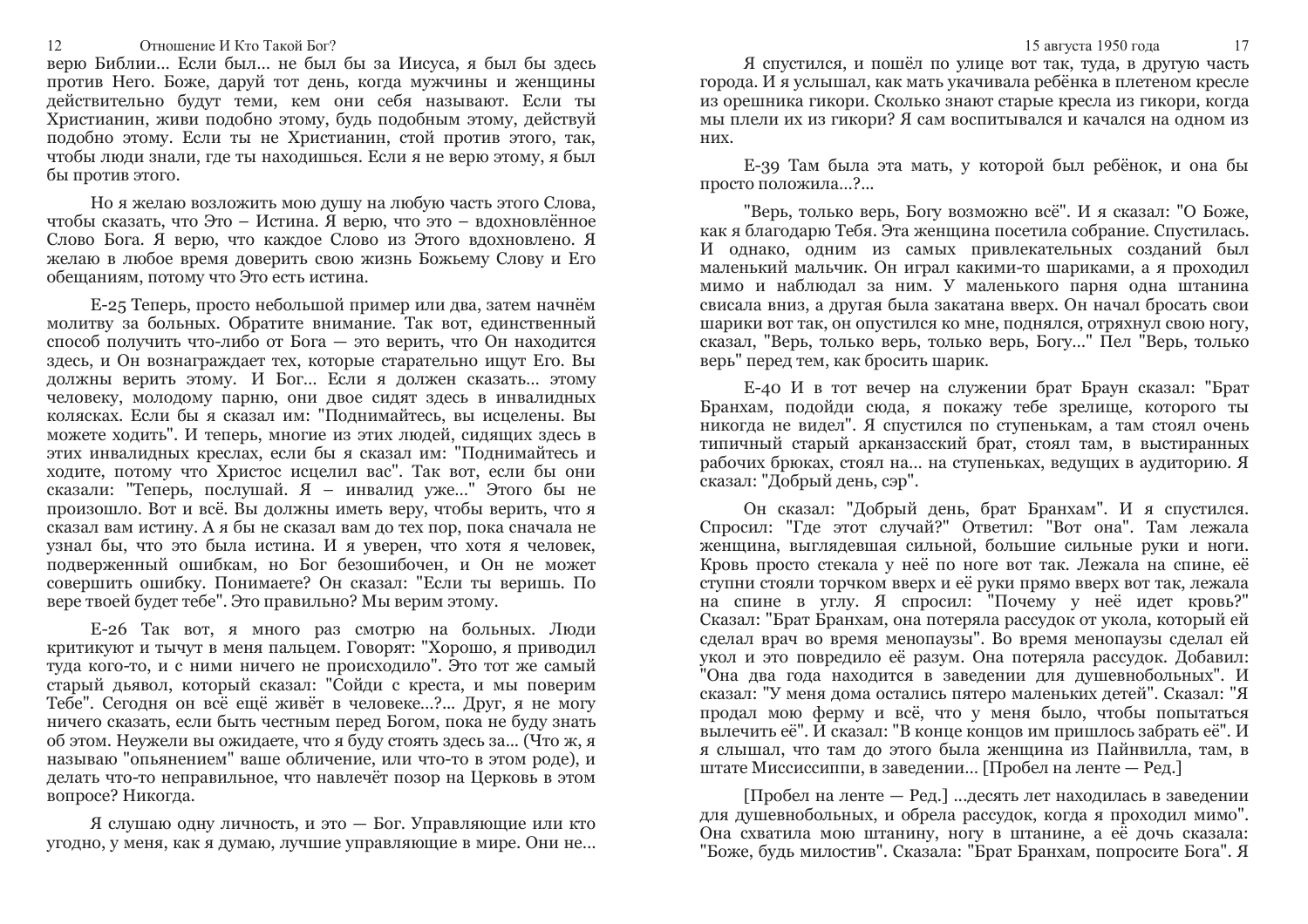веришь в исцеление и веришь, что Бог исцелил тебя, исповедуй это, и Бог заставит твоё тело подчиниться твоему исповеданию, потому что Он - Первосвященник твоего исповедания; сейчас сидит справа от Отца со Своей Кровью, чтобы ходатайствовать за любое исповедание относительно всего, за что Он умер.

Он умер, чтобы избавить от греха. А болезнь является результатом греха. "Он был изранен за наши грехи, Его ранами мы исцелены". Помните это. Имейте веру. Не отказывайтесь от этого. Стойте на этом.

Е-36 Просто однажды подумайте об одном случае, одном из худших, который я когда-либо видел. Прямо перед молитвенной очередью. Вы хотели бы... Сколько сейчас хотят использовать эти случаи так, чтобы послать запросы и получить некоторые свидетельства? Я буду рассказывать вам вечер за вечером. Хорошо. Если вы хотите это свидетельство, напишите... Давайте посмотрим. Для этого напишите Почтенному Г. Х. Брауну, 505 Виктор стрит, Литтл Рок, штат Арканзас. Как я рассказывал, что они высмеяли молитвенные носовые платки, из-за того, что мы это делали. Я не могу ожидать, что неверующие поверят этому. Это для тех, которые верят.

Е-37 Теперь, это было на этом же собрании, и в тот же вечер. Дамочка была там со своим носовым платком, на котором были пятна крови. И там её рука лежала широко открытая, стояла там перед тысячами людей как свидетель. Кровь остановилась, и люди не могли понять, почему она остановилась. Бог остановил её. Как вы попали сюда на землю? Как был сформирован зародыш жизни? Обратите внимание. Это сделал Создатель, Бог.

Е-38 Теперь минутку, внимательно. Около одиннадцати часов. Брат Браун сказал мне в зрительном зале: "Брат Бранхам, когда вы можете подойти к психопатическим случаям, чтобы они..." Они обычно держат их у себя, потому что они мешают. Иногда, когда эти духи выходят из людей, они действуют ужасным образом. Он сказал: "Я испытал величайший страх, который когда-либо был в моей жизни, прежде чем они привели тебя". У нас было славное собрание. Сказал: "Мы поместили его в подвале, там внизу". Я просто вышел на улицу, и был изумлён. Знаете эту песенку "Верь, только верь"? Я спускался в это утро на лифте, и я услышал, что ктото поёт: "Верь, только верь, Богу возможно всё, верь, только верь". Это был мальчик-лифтёр, стоящий там, переключая свой прибор...?...

Они могут устроить собрание везде, где пожелают, но я свободен. Что бы Дух Божий ни сказал вам делать, делайте это. Если Он прямо сейчас вызовет меня с платформы, чтобы помолиться за кого-то на другом краю страны, я поеду туда прямо сейчас. Это правильно. Не имеет значения, что бы ни случилось здесь, в тот момент я поелу тула. Лучше послушаться, чем принести жертву. Это истина.

Е-27 Но если Он говорит мне что-то... Иногда я беру людей за руку и смотрю прямо на них. И много раз, если вы обратите внимание, я всегда поворачиваюсь. Это... Я знаю, что это притяжение веры приходящее ко мне. Если я остановлюсь, Это начнёт вызывать людей. Понимаете? Я пытаюсь удерживаться от этого настолько, насколько смогу, смотрю прямо в аудиторию, потому что как только вступаешь в контакт с человеком, начинают возникать видения. В девяти случаях из десяти начинают. Когда это происходит, тогда... Но не это исцеляет человека. Но если... Если вы можете заставить людей поверить, тогда, иногда, говоря с ними, рассказывая им, что не так, ну тогда, это... это... они поверят. Это даст им веру. Но я не смогу вам сказать, что с вами неправильно до тех пор, пока Бог сначала не покажет это мне.

Е-28 Иисус прошёл мимо увечных и оставил их лежать там. Он сказал: "Я не могу делать ничего, если Отец сначала не покажет Мне". Это правильно? Святого Иоанна 5:19. "Истинно говорю вам, Сын ничего не может делать Сам, но только то, что Он видит Отца делающим". Понимаете? Сначала это должно быть показано. Валаам, когда он попытался проклясть Израиль, он благословил Израиль. Валак спросил его: "Почему?" Тот ответил: "Как пророк может сказать что-либо, пока Бог не вложит это в его уста". Понимаете? Вы не можете сказать это. В этом нет необходимости. Так вот, просто продолжайте молиться, все в состоянии молитвы, и затем верьте. И если Бог скажет мне что-нибудь, чтобы передать вам, я скажу это. А когда я скажу это, верьте этому.

Е-29 Не так давно женщина пришла в молитвенную очередь. Проходила в быстрой очереди. Она прошла через...?... Думаю, это было в Талсе, штат Оклахома. Она прошла через очередь на костылях. И я спросил: "Сестра, вы поверите мне, как Божьему слуге?" Она ответила: "Да, сэр". Я сказал: "Идите на своё место, выбросьте свои костыли, и уходите на своих ногах". А она сказала: "Но, сэр, я... я два года хожу на этих костылях". Я сказал: "Возможно, вы всегда будете ходить на них". И она пошла. С этим было покончено. И она ушла. Всё было кончено.

 $13$